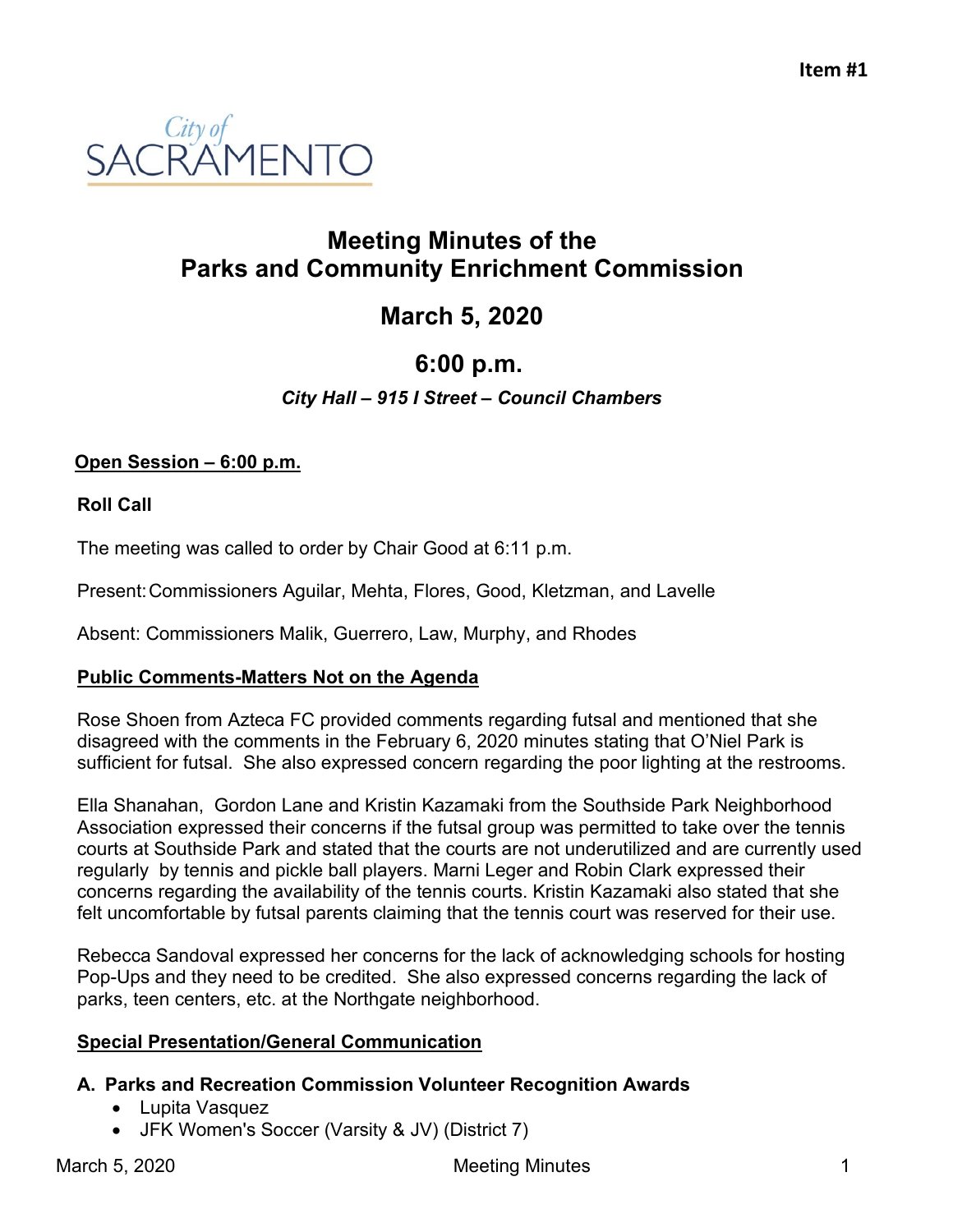Chair Good and Vice Chair Lavelle presented a certificate of recognition to Lupita Vasquez.

Vice Chair Lavelle presented a certificate of recognition to JFK Women's Soccer (Varsity & JV).

#### **Consent Calendar**

#### **1. Parks and Community Enrichment Commission Meeting Minutes Location:** Citywide

**Recommendation:** Approve Commission meeting minutes for February 6, 2019 **Contact:** Maggie Le, Support Services Manager, (916) 808-1040, Department of Youth, Parks, & Community Enrichment

Action: Motion to approve Commission meeting minutes with the addition of comments regarding O'Niel Park not meeting fustal needs per public comment from Rose Shoen.

Moved/Seconded (Lavelle/Aguilar) Motion carried 6-Yes 0-No 5-Absent

#### **Discussion Calendar**

**2. Youth Parks, & Community Enrichment Fiscal Year 2020-2021 Proposed Annual Budget Review**

**Location:** Citywide **Recommendation:** Review and Comment **Contact:** Mario Lara, Director, (916) 808-1041, Department of Youth, Parks, & Community **Enrichment Presenter:** Mario Lara, Director, (916) 808-1041, Department of Youth, Parks, & Community Enrichment

Mario Lara, Director of Youth, Parks, & Community Enrichment, provided a presentation regarding the 2020-2021 Proposed Annual Budget and department priorities.

Raymond Constantino, Parks, Planning & Development Services Manager, presented information on the Capital Improvement Projects that are part of the 2020-2021 Proposed Capital Improvement Plan.

Commissioners discussed the operating budget, park maintenance, capital improvement projects, and expressed support of the budget moving forward to City Council.

**3. Youth, Parks, & Community Enrichment Director Report (Oral): Review Highlights for February**

**Location:** Citywide **Recommendation:** Informational **Contact**: Mario Lara, Director, (916) 808-1041, Department of Youth, Parks, & Community **Enrichment** 

Mario Lara provided an update on the following items:

• Park Maintenance planted 125, 15-gallon size trees.